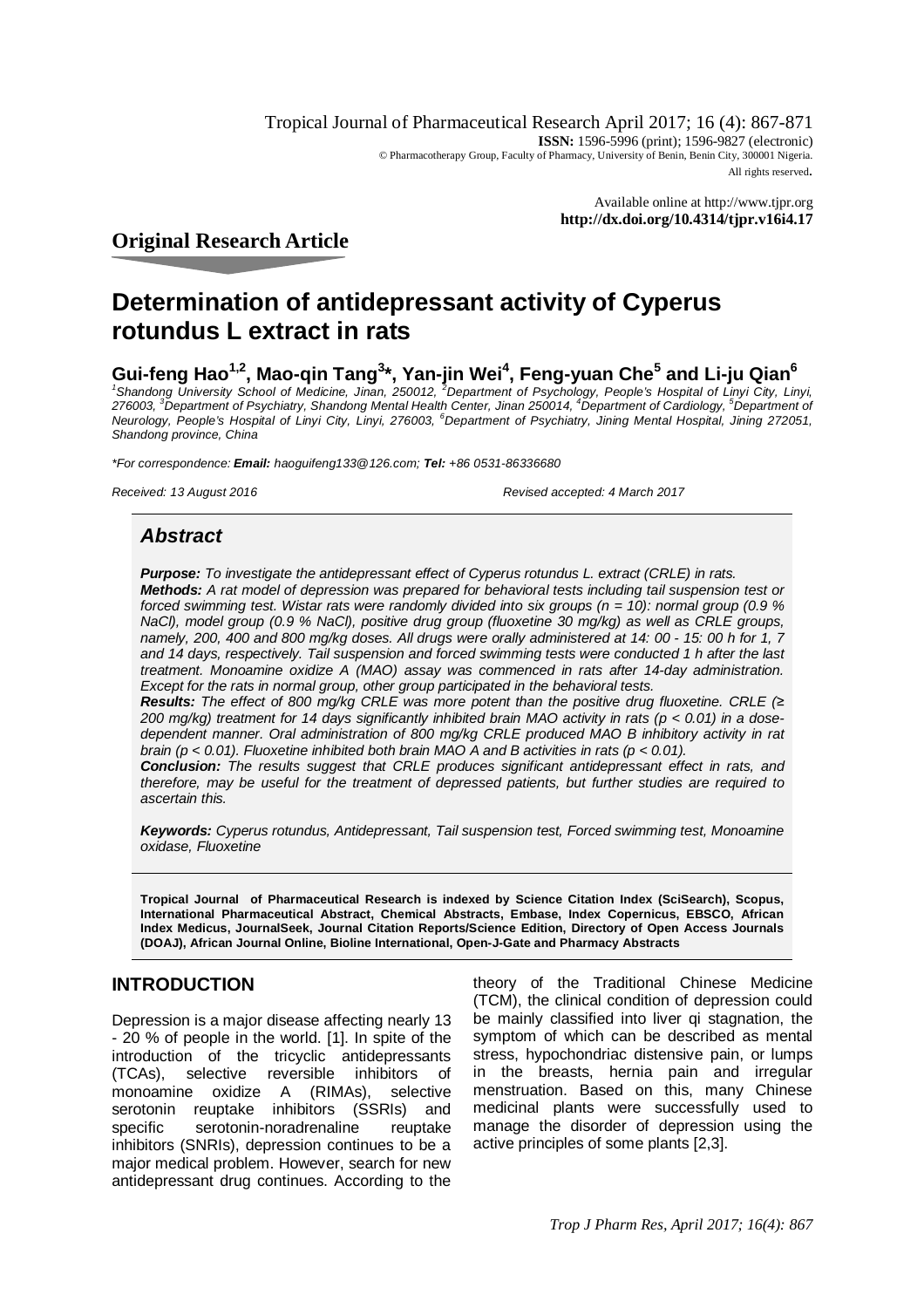*Cyperus rotundus L.* is a well-known indigenous herbal medicine for treating depression in China. In this study, we examined the *in vivo* antidepressant activity of *CRLE* in rat models of immobility tests as well as MAO activity in rat whole brain in comparison with the effects of reference antidepressant fluoxetine (SSRI).

## **EXPERIMENTAL**

#### **Plant material and extraction**

All the herbal samples of *Cyperus rotundus L.* were collected from Changsha City, Hunan Province in China in March 2016. Taxonomic identification of all the plants were performed by Professor Shan Li of Shandong University in China. A voucher specimen (no. CRLE 20160306) was deposited in the herbarium of College of Pharmacy, Shandong University, China for future reference.

The whole plant of *Cyperus rotundus L.* was dried in a drying oven at 100 $\degree$ C for 12 h. CRLE was obtained by steeping the dried *Cyperus rotundus L.* in water at 60 °C three times, each for 1 h before first drying in an oven and then freeze-drying the last extract thus obtained. One gram powder was obtained from about 1.6 g dried sample, i.e., a yield of 62.5 %.

#### **Animals**

Wistar rats weighing 150 - 180 g were provided by the Experimental Animal Center of Shandong Province (certificate no. SYXK 2003-0007). The animals had free access to food and water, and were allowed to acclimatize for at least one week before use. The rat experiment was approved by the Animal Care and Use Committee of Shandong University (approval ref no. 20110403) and was carried out in compliance with Directive 2010/63/EU on the Handling of Animals Used for Scientific Purposes [4].

#### **Animal model and groups**

The rat model of depression was prepared by the behavioral tests including tail suspension test and forced swimming test. The rats were randomly divided into six groups of ten rats in each: normal group (0.9 % NaCl), model group (0.9 % NaCl), positive drug group (fluoxetine 30 mg/kg) as well as CRLE groups, 200, 400 and 800 mg/kg doses. All drugs were orally administered at 14: 00 - 15: 00 h for 1, 7 or 14 days, respectively. The behavioral tests were conducted 1 h after the last treatment, respectively. MAO assay started in rats after 14 day administration. Except for the rats in normal group, all other rats participated in the behavioral tests.

#### **Tail suspension test**

The tail suspension test was based on the method of Steru [5]. Rats was individually suspended by the tail with clamp (1 cm distant from the end) for 6 min in a box with the head 5 cm to the bottom. The experiment was carried out in a darkened room with minimal background noise. The duration of immobility was observed during the final 4 min interval.

#### **Forced swimming test**

Rats were individually forced to swim for 6 min, in glass cylinders (20 cm in height; 14 cm in diameter), containing fresh water up to a height of 10 cm at 25  $\degree$ C. After 6 min, they were removed and dried with a towel. They were again forced to swim in a similar environment for a period of 6 min 24 h later. The duration of immobility was counted during the final 4 min interval.

#### **MAO assay**

The mitochondrial fraction suspended in 10 vol. of cold sodium phosphate buffer (10 mM, pH 7.4, containing 320 mM sucrose), was mixed at 4  $^{\circ}$ C for 20 min. The mixture was centrifuged at 15 000 $\times$ /g for 30 min at 0 °C and the pellets were resuspended in the same buffer. The protein concentration was adjusted to 1 mg/mL. Protein concentration was estimated by the Lowry method [6] using bovine serum albumin as the standard. MAO activity was assessed as described previously [7]. The assay mixtures contained 4 mM 5-HT or 2 mM b-PEA as specific substrates for MAO A and B, respectively, 250 mL solution of the mitochondrial fraction, and 100 mM sodium phosphate buffer (pH 7.4) up to a final volume of 1 mL. The reaction was allowed to proceed at 37  $^{\circ}$ C for 20 min, and stopped by adding 1 M HCl (200 mL), the reaction product was extracted with 5 ml of butyl acetate (for MAO A assay) or cyclohexane (for MAO B assay), respectively. The organic phase were measured at wavelength of 280 nm for MAO A assay and 242 nm for MAO B assay with spectrophotometer, respectively. Blank samples were prepared by adding 1 M HCl (200 mL) prior to reaction, and worked up subsequently in the same manner.

#### **Statistical analysis**

Values are expressed as mean  $\pm$  SD (n = 10). Significant differences between the groups were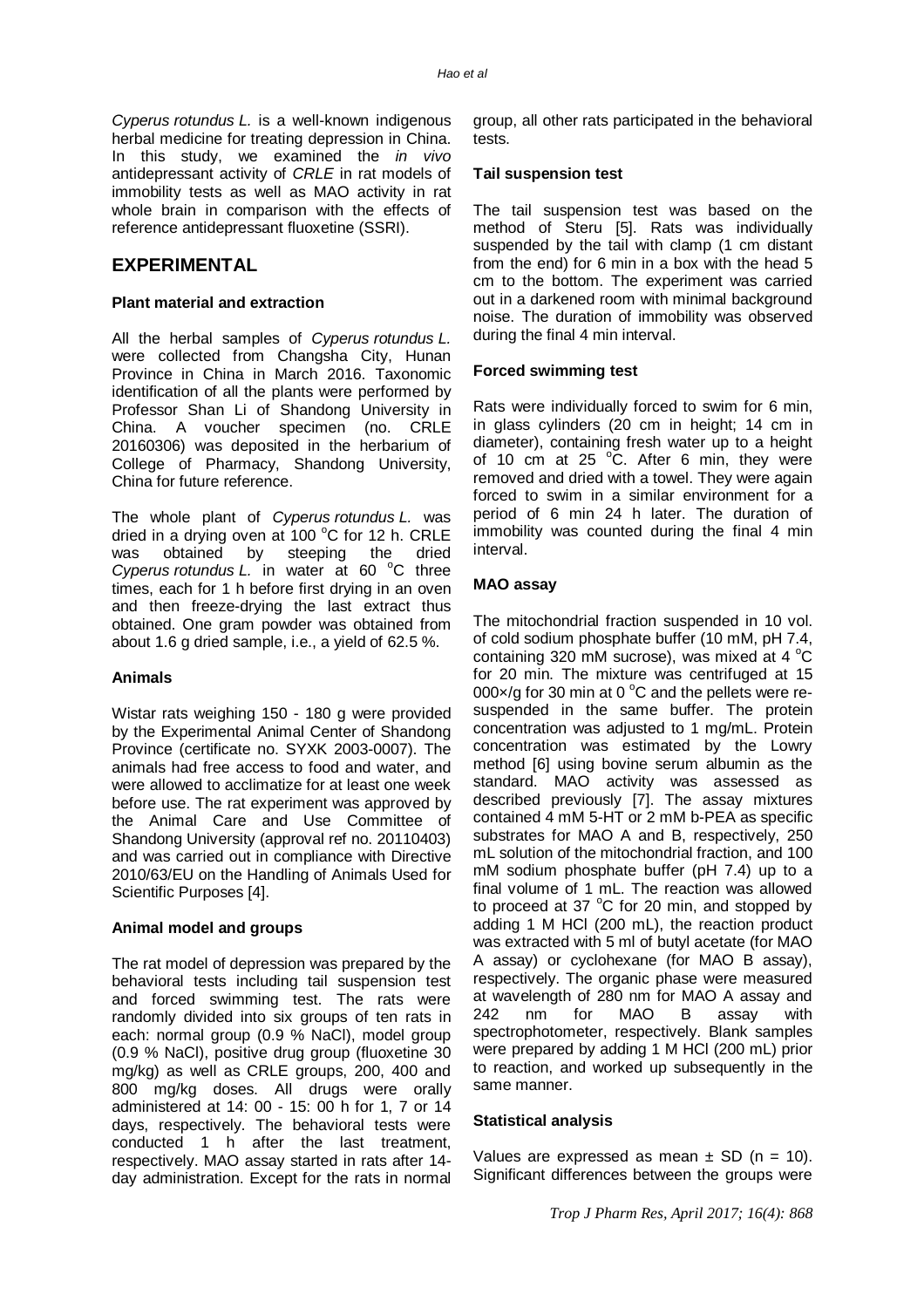analyzed using one-way analysis of variance (ANOVA) followed by two-paired Student's t-test. *P* < 0.05 was considered statistically significant.

#### **RESULTS**

#### **Effect of CRLE on duration of immobility**

#### *Rat tail suspension*

As shown in Table 1, CRLE reduced the immobility time after 7-day treatment. After a 14 day treatment, CRLE at the doses of 200, 400 and 800 mg/kg significantly decreased the duration of immobility in a dose-dependent manner, resulting in 31.7, 43.6 and 52.7 % immobility reduction, respectively  $(p < 0.05)$ . However, the reference antidepressant fluoxetine at the dose of 30 mg/kg resulted in significant reduction  $(p < 0.05)$ . CRLE at the doses of 400 and 800 mg/kg appeared to be more potent than that of fluoxetine after 14-day treatment.

#### *Rat forced swimming*

As shown in Table 2, CRLE showed no change after 1 day treatment. CRLE at the dose of 800 mg/kg exhibited to show significant immobility reduction after 7-day treatment. The extracts at doses of 200, 400 and 800 mg/kg significantly decreased the duration of immobility in a dosedependent manner, resulting in 49.8, 60.6 and 65.4 % immobility reduction after 14-day treatment, respectively. Fluoxetine at the dose of 30 mg/kg significantly produced a timedependent immobility reduction. CRLE at the dose of 800 mg/kg appeared to be more potent than that of fluoxetine after 14-day treatment.

#### **Effect of CRLE on MAO A and B activities in rat whole brain**

The effects of CRLE and fluoxetine for 14 days on the MAO A and B activities in rat whole brain was shown in Table 3. The MAO A and B activities in normal group were  $31.6 \pm 1.9$ 

| Group      | Dose (mg/kg)             | Duration of immobility (s) |                |                                                  |  |
|------------|--------------------------|----------------------------|----------------|--------------------------------------------------|--|
|            |                          | Day 1                      | Dav 7          | Dav 14                                           |  |
| Normal     | $\overline{\phantom{0}}$ | $75.3 + 2.4$               | $95.2 + 3.1$   | $84.2 + 2.4$                                     |  |
| Model      | -                        | 78.6±2.6                   | $65.6 \pm 2.4$ | $40.5 \pm 3.2$ <sup><math>\triangle</math></sup> |  |
| Fluoxetine | 30                       | $80.1 \pm 1.8$             | $50.5 \pm 2.6$ | $44.3 \pm 2.6$                                   |  |
| CRLE-H     | 800                      | $77.5 \pm 3.5$             | $66.4 \pm 3.1$ | $46.8 \pm 1.9$                                   |  |
| CRLE-M     | 400                      | $76.3 + 2.7$               | $68.7 \pm 2.2$ | $44.3 \pm 2.4$                                   |  |
| CRLE-L     | 200                      | $77.9 \pm 3.1$             | $59.4 + 2.1$   | $37.2 \pm 3.1$                                   |  |

*CRLE-H: High dose of CRLE; CRLE-M: Middle dose of CRLE; CRLE-L: Low dose of CRLE. △p < 0.05, △△p < 0.01 when compared with normal groups, \* p < 0.05, \*\*p < 0.01 when compared with model groups*

| Group      | Dose (mg/kg) | Duration of immobility (s) |                |                            |
|------------|--------------|----------------------------|----------------|----------------------------|
|            |              | Day 1                      | Day 7          | Day 14                     |
| Normal     |              | $84.2 + 2.1$               | $56.4 \pm 2.7$ | $37.4 \pm 3.1$             |
| Model      |              | $83.5 \pm 1.7$             | 79.3±2.3△△     | $50.2 + 2.9$ <sup>44</sup> |
| Fluoxetine | 30           | $86.1 \pm 1.8$             | $70.6 \pm 2.5$ | $37.6 \pm 1.6$             |
| CRLE-H     | 800          | $79.4 \pm 2.3$             | $58.6 \pm 2.4$ | $36.8 \pm 1.4$             |
| CRLE-M     | 400          | $75.3 \pm 3.4$             | $69.3 + 2.3$   | $38.3 \pm 1.5$             |
| CRLE-L     | 200          | 77.6±2.6                   | $72.2 \pm 1.8$ | $46.4 \pm 2.4$             |

*CRLE-H: High dose of CRLE; CRLE-M: Middle dose of CRLE; CRLE-L: Low dose of CRLE; △p < 0.05, △△p < 0.01 when compared with normal groups, \* p < 0.05, \*\*p < 0.01 when compared with model groups*

|  | <b>Table 3:</b> Effect of CRLE on MAO activity in rat whole brain (mean $\pm$ SD, n = 10) |  |
|--|-------------------------------------------------------------------------------------------|--|
|  |                                                                                           |  |

| Group         | Dose (mg/kg)             | MAO activity (nmol/mq protein h) |                              | <b>MAO</b> inhibition (%) |      |
|---------------|--------------------------|----------------------------------|------------------------------|---------------------------|------|
|               |                          |                                  | B                            |                           | в    |
| Normal        |                          | $31.6 \pm 1.9$                   | $25.8 \pm 1.5$               | $\overline{\phantom{0}}$  | -    |
| Model         | $\overline{\phantom{0}}$ | $8.4 \pm 2.3$ <sup>44</sup>      | $14.4 \pm 1.6$ <sup>44</sup> | $\overline{\phantom{0}}$  |      |
| Fluoxetine    | 30                       | $19.5 \pm 1.8$ **                | $17.3 \pm 0.9$ <sup>**</sup> | 16.2                      | 13.4 |
| CRLE-H        | 800                      | $17.2 \pm 1.5$                   | $18.6 \pm 1.7$               | 44.7                      | 37.3 |
| CRLE-M        | 400                      | $13.6 \pm 1.7$                   | $15.9 + 1.7$                 | 33.4                      | 17.6 |
| <b>CRLE-L</b> | 200                      | $10.5 \pm 1.6$                   | $14.2 \pm 1.5$               | 24.2                      | 8.5  |

*CRLE-H: high dose of CRLE; CRLE-M: medium dose of CRLE; CRLE-L: low dose of CRLE. △p < 0.05, △△p < 0.01 when compared with normal groups, \* p < 0.05, \*\*p < 0.01 when compared with model groups*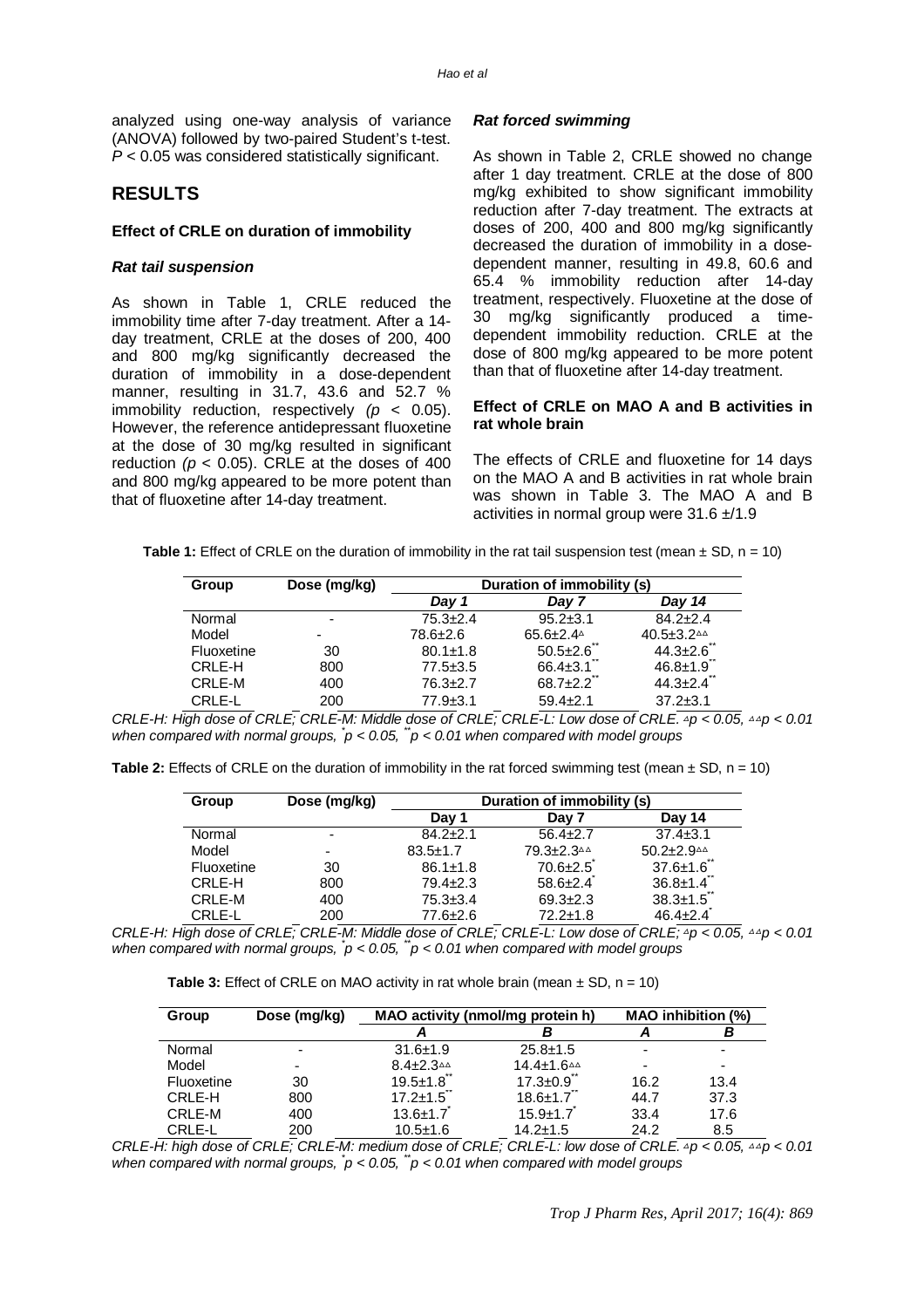nmol/mg protein h and 25.8 ±1.5 nmol/mg protein h, respectively. Oral administration of the extract at doses of 200, 400 and 800 mg/kg significantly inhibited MAO A activity in a dose-dependent manner, providing 23.3, 32.6 and 45.2 % inhibition. However, only CRLE at a dose of 800 mg/kg significantly inhibited MAO B activity, producing 37.3 % inhibition. Fluoxetine at the dose of 30 mg/kg also reduced the MAO A and B activity significantly (*p* < 0.01).

## **DISCUSSION**

The tail suspension and forced swimming tests are two behavioral tests in rodent that predicted the clinical efficacy of many types of antidepressant treatments [8-10]. CRLE at oral doses from 200 to 800 mg/kg for 14 days significantly decreased the duration of immobility in the tail suspension test and the forced swimming test in rats. These behavioral effects of CRLE at the dose of 800 mg/kg were more potent than that of fluoxetine after 14-day treatment. As changes in immobility may be due to changes in locomotor activity caused by central nervous system stimulating agents, rats were tested in the open field test. These data in the present study showed that CRLE has antidepressant effects in rat models of immobility tests.

MAO is an important enzyme in the metabolism of a wide range of monoamine neurotransmitters, including noradrenaline, dopamine, and 5 hydroxytryptamine [11-13]. MAO exists in two forms, A and B. MAO A is more important than MAO B in the metabolism of the major neurotransmitter monoamines. MAO A inhibitors have been regarded as drugs for treating depression in clinical [14-16]. In the present investigation, we have demonstrated that the CRLE significantly inhibited *in vivo* MAO A activity in rat whole brain in a dose-dependent manner. However, only CRLE at a dose up to 800 mg/kg exhibited to have the MAO B inhibitory activity. These findings suggest that anti-depressant effects of CRLE in rat models of immobility tests may be related to the inhibitory activity of MAO.

## **CONCLUSION**

The findings of this study suggest that *CRLE* exhibits significant antidepressant effect in rats, and therefore can be potentially developed for clinical application for the treatment of depression of depression.

## **DECLARATIONS**

#### *Acknowledgement*

This study was supported by Science and Technology Development Project of Linyi, namely, "Health-related Quality of Life and Its Influence Factors in Patients with First-ever Poststroke Depression" (no. 201013018).

#### *Conflict of Interest*

No conflict of interest associated with this work.

#### *Contribution of Authors*

The authors declare that this work was done by the authors named in this article and all liabilities pertaining to claims relating to the content of this article will be borne by them.

#### *Open Access*

This is an Open Access article that uses a funding model which does not charge readers or their institutions for access and distributed under the terms of the Creative Commons Attribution License (<http://creativecommons.org/licenses/by/> 4.0) and the Budapest Open Access Initiative [\(http://www.budapestopenaccessinitiative.org/rea](http://www.budapestopenaccessinitiative.org/rea) d), which permit unrestricted use, distribution, and reproduction in any medium, provided the original work is properly credited.

## **REFERENCES**

- *1. Antony S, Kuttan R, Kuttan G. Immunomodulatory activity of curcumin. Immunol Invest. 1999; 28: 291-303.*
- *2. Luo L, Wang JN, Kong LD, Jiang QG, Tan RX. Antidepressant effects of Banxia Houpu decoction, a traditional Chinese medicinal empirical formula. J Ethnopharmacol 2000; 73: 277-281.*
- *3. Mendelovic S, Doron A, Shoenfeld Y. Depression and the immune system. Harefuah 1999; 136: 88-/91.*
- *4. European Commission [homepage on the internet]. Directive 2010/63/EU on the protection of animals used for scientific purposes [cited 2013 Jan 16]. Available from: <http://ec.europa.eu/environment/chemicals/lab> \_animals/legislation\_en.htm.*
- *5. Steru L, Chermat R, Thierry B, Simon P. The tail suspension test: a new method for screening ahtidepressants in mice. Psychopharmacology (Berlin) 1985; 85: 367-370.*
- *6. Lowry OH, Rosebrough NJ, Farr AL, Randall RJ. Protein measurement with folin phenol reagent. J Biol Chem 1951; 193: 265-275.*